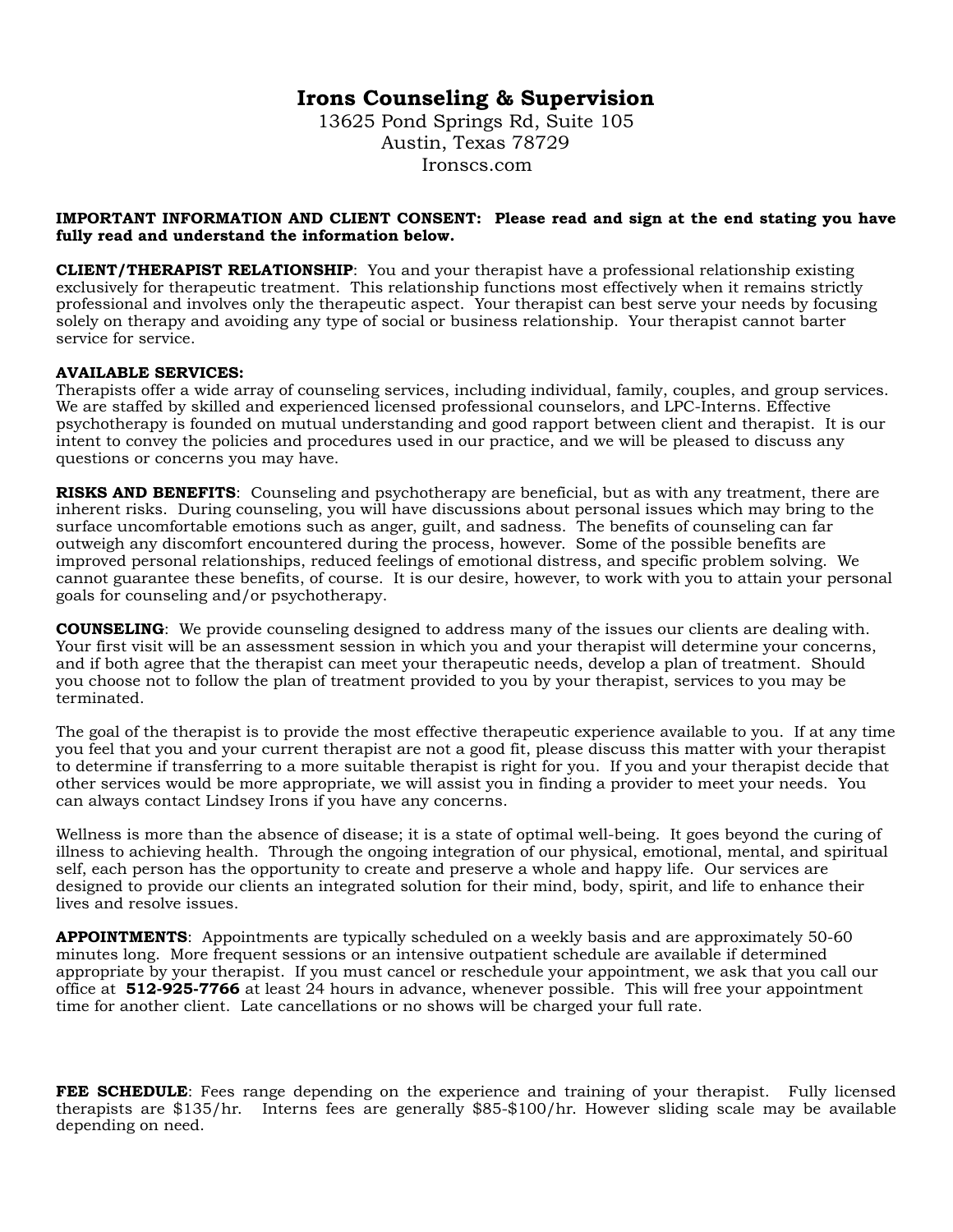If there is a matter where you need a brief/emergency consultation with your therapist, you may telephone your therapist to reschedule or discuss something. Calls that exceed 10 minutes may result in your being charged a prorated fee proportionate to your regular fee. A reasonable fee will be charged for copies of any records requested by the Client.

**PAYMENT/INSURANCE FILING:** Payment of fees, including any required co-pays, is expected at the time of each appointment. We request that payment be made before your session begins. The therapist is not a contracted provider with any insurance company and/or managed care organization. Should you choose to use your insurance, your therapist will provide you with a statement, which you can submit to the third-party to seek reimbursement of fees already paid. Your therapist will not submit any type of insurance reimbursement paperwork or file any type of insurance claim for services rendered. Please ask your therapist if you wish to discuss a written agreement that specifies an alternative payment procedure. If for some reason you find that you are unable to continue paying for your therapy you should inform your therapist. Your therapist will help you to consider any options that may be available to you at that time.

Although it is the goal of the therapist to protect the confidentiality of your records, there may be times when disclosure of your records or testimony will be compelled by law. In the event disclosure of your records or the therapist's testimony are requested by you or required by law, you will be responsible for and shall pay the costs involved in producing the records and the fee for the therapist's services will be at three times the therapist's normal hourly rate for the time involved in preparing for and giving testimony. Such payments are to be made at the time or prior to the time the services are rendered by the therapist. The therapist will require a deposit for 10 clinical clock hours for anticipated court appearances and preparation. There is a \$30.00 charge for returned checks.

**EMERGENCIES:** You may encounter a personal emergency which will require prompt attention. In this event, please contact your therapist regarding the nature and urgency of the circumstances. We will make every attempt to schedule you as soon as possible or to offer other options. Because clients may be scheduled back-to-back, it is not always possible to return a call immediately. However, we will make every effort to respond to your emergency in a timely manner. If your emergency arises after hours or on a weekend or holiday, it could take longer than 24 hours to return your call. If you are experiencing a life-threatening emergency, call 911 or have someone take you to the nearest emergency room for help.

**CONFIDENTIALITY:** Your therapist follows all ethical standards prescribed by state and federal law. We are required by practice guidelines and standards of care to keep records of your counseling. These records are confidential with the exceptions noted below and in the Notice of Privacy Practices provided to you.

Discussions between a Therapist and a client are confidential. No information will be released without the client's written consent unless mandated by law. Possible exceptions to confidentiality include but are not limited to the following situations: child abuse; abuse of the elderly or disabled; abuse of patients in mental health facilities; sexual exploitation; AIDS/HIV infection and possible transmission; criminal prosecutions; child custody cases; suits in which the mental health of a party is in issue; situations where the Therapist has a duty to disclose, or where, in the Therapist's judgment, it is necessary to warn or disclose; fee disputes between the Therapist and the client; a negligence suit brought by the client against the Therapist; or the filing of a complaint with the licensing or certifying board. If you have any questions regarding confidentiality, you should bring them to the attention of the Therapist when you and the Therapist discuss this matter further. By signing this Information and Consent Form, you are giving consent to the undersigned Therapist to share confidential information with all persons mandated by law and with the agency that referred you and the insurance carrier responsible for providing your mental health care services and payment for those services, and you are also releasing and holding harmless the undersigned Therapist from any departure from your right of confidentiality that may result.

**Electronic Communication**: E-mail and cell phone communication can be relatively easily accessed by unauthorized people and hence can compromise the privacy and confidentiality of such communication. Emails, in particular, are vulnerable to such unauthorized access due to the fact that servers have unlimited and direct access to all e-mails that go through their systems. And faxes can easily be sent erroneously to the wrong number/address. Please notify your therapist if you decide to avoid or limit the use of e-mail/fax communication. In addition, please limit text communication to issues related to scheduling. Due to technology advances, cell phones and computers have listening capabilities. Be aware when bringing them into sessions.

**DUTY TO WARN/DUTY TO PROTECT:** If my Therapist believes that I (or my child if child is the client) am in any physical or emotional danger to myself or another human being, I hereby specifically give consent to my Therapist to contact the any person who is in a position to prevent harm to me or another, including, but not limited to, the person in danger. I also give consent to my Therapist to contact the following person(s) in addition to any medical or law enforcement personnel deemed appropriate: